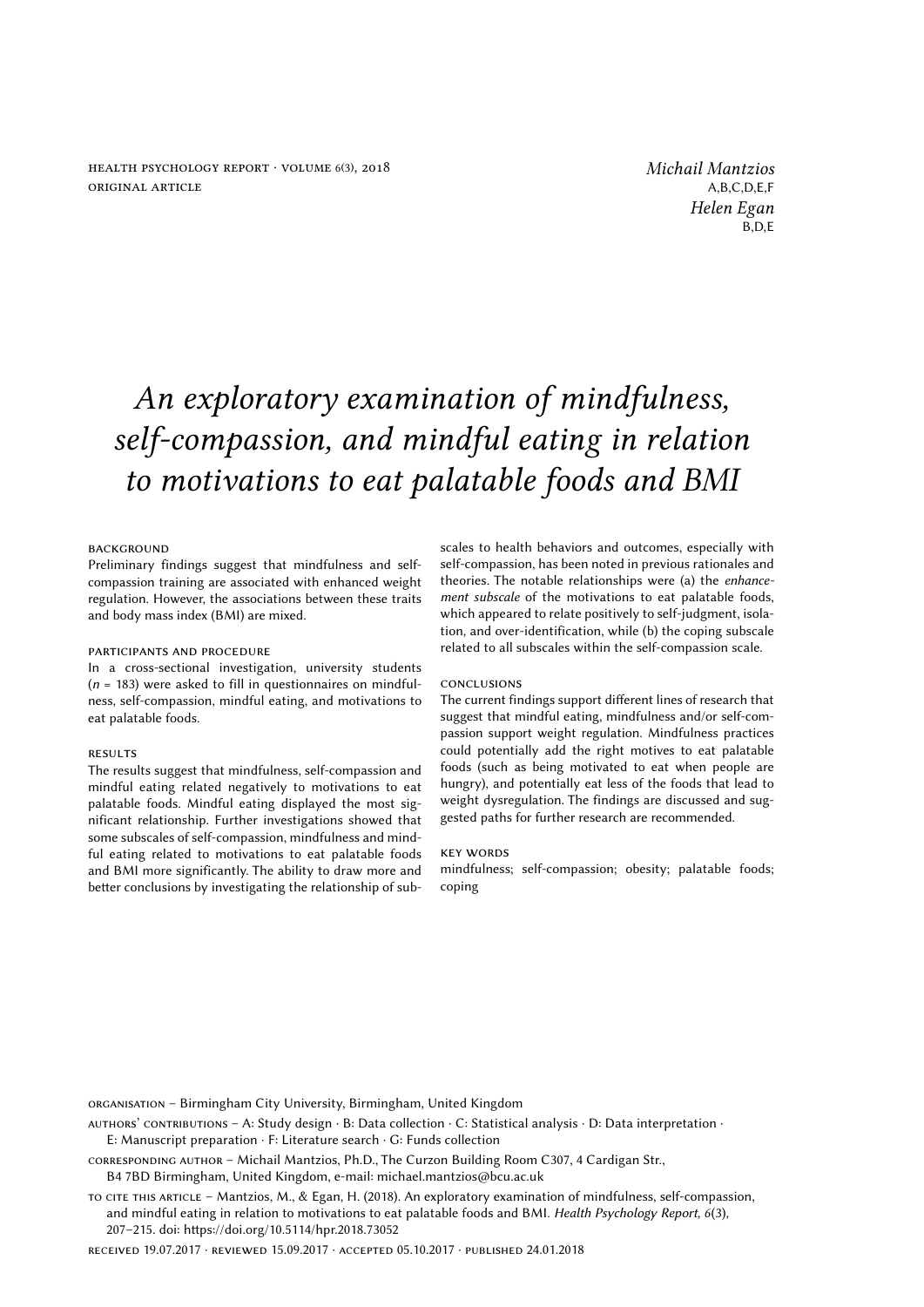## *Background*

Recent research in the field of mindfulness and self-compassion suggests that there is some merit in developing those traits by utilizing the corresponding practices for obesity prevention and weight regulation. While the psychological benefits, as well as the aligned health behaviors, are well documented (e.g., Neff, 2011; Schoenefeld & Webb, 2013), and practices and interventions show promising results (e.g., Mantzios & Wilson, 2014), associations with body mass index (BMI) have been mixed and inconclusive. This inconsistency in findings creates uncertainty as to whether those traits are useful for weight regulation, when considered separately from disordered eating and active interventions.

Based on a recent review exploring the relationship between self-compassion and obesity (see Mantzios & Egan, 2017), it was suggested that reporting findings from the subscales of those traits might offer further insights. Another review suggested investigating mindful eating more specifically, to identify more relevant and useful associations in obesity research (Mantzios & Wilson, 2015a). The overall aim of this research is to clarify the relationship of mindfulness, mindful eating and self-compassion to BMI through the use of a recent scale that assesses the motivations behind eating palatable foods. The relationship of mindfulness, mindful eating and self-compassion with motivations to eat palatable foods has not been explored, and might offer supplementary understanding of their association with BMI. Two methods of investigation have been used in this research. First, BMI is explored with the overall scores of mindfulness, mindful eating, and self-compassion, while considering the association with motivations to eat palatable foods. Second, BMI is explored in relation to the subscales of the mindfulness, mindful eating, self-compassion and motivations to eat palatable foods scales.

## *Mindfulness, eating, and obesity*

The practice of mindfulness is described as an awareness that emerges through purposefully paying attention in the present moment, non-judgmentally (Kabat-Zinn, 1990). Practice usually entails attentional training which is executed through mindfulness meditation. Mindfulness meditation involves actively observing the present moment by attending to the breath, moment to moment, and without adding any meaning to the feelings and thoughts that emerge. This process assists people who observe the constant flow of information unfolding in the present moment and to systematically develop an ability to accept (instead of judge) the experiences that are encountered. Working with mindfulness meditation practices has been shown to lead to other multi-layered indirect benefits, such as compassion, self-compassion and equanimity, which are parts of advanced mindfulness practice (Kabat-Zinn, 2006; Grossman & Van Dam, 2011).

Mindfulness had been associated with health benefits, self-regulation and behavior modification. For example, a negative relationship was found between mindfulness and BMI in a recent population study with French adults (*N* = 63,628 – see Camilleri, Méjean, Bellisle, Hercberg, & Péneau, 2015). However, other studies did not make similar observations in relation to BMI and weight loss (Fuller et al., 2016; Hilbert et al., 2015). The question is whether French adults interpret the items in mindfulness scales differently (considering the 'French Paradox'; see Ferrières, 2004), or whether some other cultural elements are responsible for non-significant associations in other Western countries. While the literature is mixed in regards to the cross-sectional associations, it has been found that people who eat more mindfully, or participate in mindfulness meditation programs, improve the way they eat and successfully eat less. There are several studies with promising results that demonstrate the effectiveness of mindfulness-based interventions (Alberts, Mulkens, Smeets, & Thewissen, 2010; Daubenmier et al., 2012; Kristeller & Hallett, 1999; Kristeller, Wolever, & Sheets, 2014; Mantzios & Giannou, 2014; Mantzios & Wilson, 2014; Mantzios et al., 2015). However, the relationship between BMI and mindfulness remains unclear, which may be attributable to several reasons including small sample sizes. Mantzios and Wilson (2014) suggested that the combination of mindfulness and self-compassion might be more beneficial than mindfulness alone, and this was subsequently evidenced in other studies (Mantzios & Wilson, 2015b).

# *Self-compassion, eating and obesity*

Self-compassion has been defined as a mindful awareness of oneself, which involves treating oneself kindly and understanding oneself during difficult and challenging times by realizing that such experiences are common among all humans (Neff, 2003a). Neff (2003a, 2003b) described how self-compassion consists of three interrelated units: self-kindness (vs. self-judgment), common humanity (vs. isolation), and mindfulness (vs. over-identification). These components combined create the construct of self-compassion (see Neff, 2003b; see also Neff, 2011).

Empirical studies exploring self-compassionate-based interventions have focused on weight management. For example, a recent study found that the trait of self-compassion negatively predicted weight gain in civilians who entered a stressful

Michail Mantzios, Helen Egan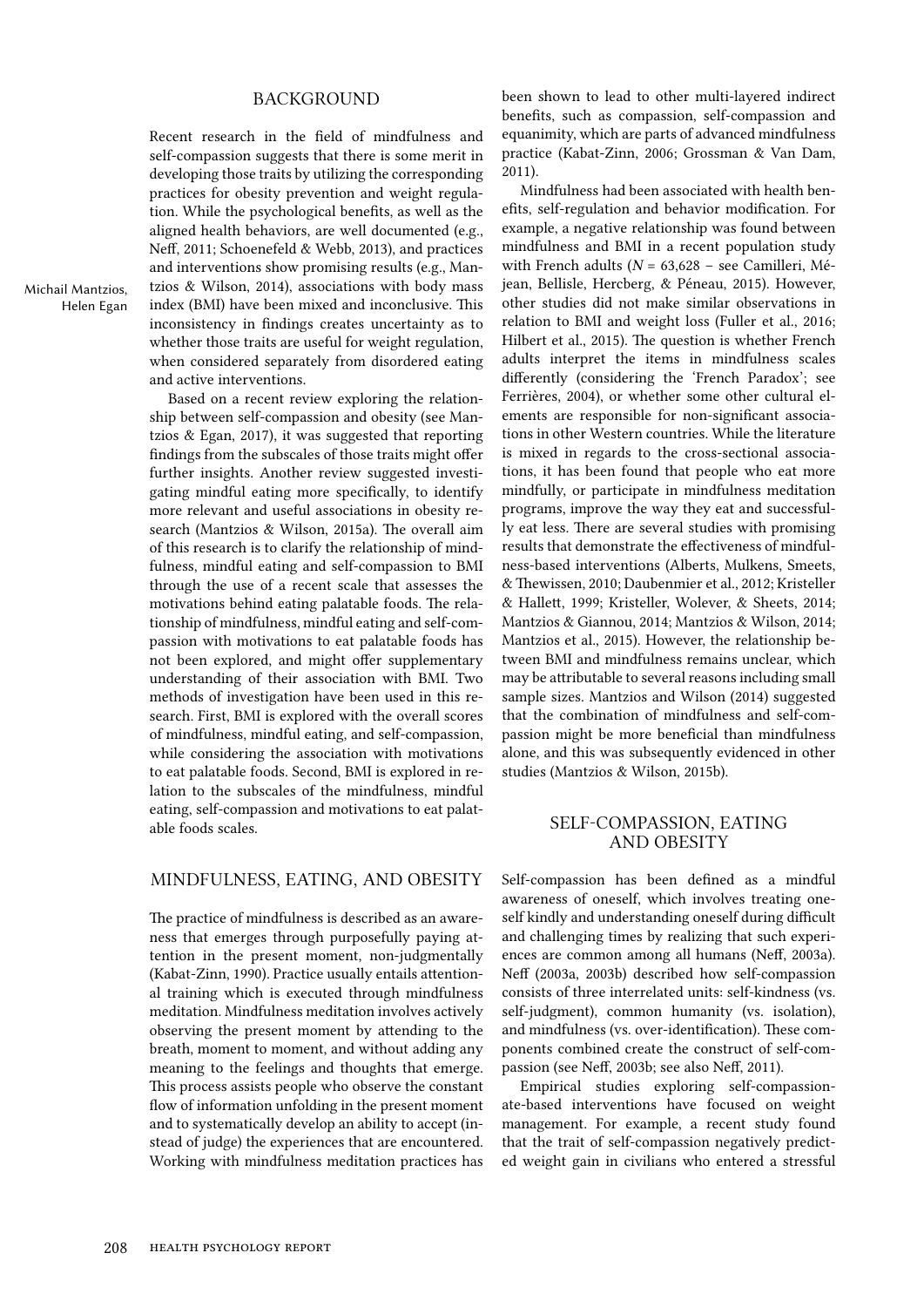military environment (Mantzios, Wilson, Linnell, & Morris, 2015). Another study found that participants lost more weight when they were assigned to a mindful self-compassionate program compared to a control group (Mantzios & Wilson, 2015a). However, participants in these studies were not typical populations that are usually investigated in weight loss and weight regulation trials. They exercised regularly and had a controlled diet, while the confined environment created a particular experimental setting which resulted in restricting generalizability of these findings; therefore, further research is needed that can be more readily extrapolated. Self-compassion remains a trait that requires further research, merely because it is uncertain whether self-compassion leads to healthy choices around food, despite the weight loss that has been observed. Overall, the findings on self-compassion and weight regulation are inconsistent; specifically, self-compassion does not relate to BMI. While some preliminary findings were significant and promising in intervention studies, follow-up research is warranted to establish how self-compassion relates to BMI.

# *Mindful eating and obesity*

The combination of mindfulness and eating has created a new drive for researchers who are specifically interested in investigating eating in terms of the principles of mindfulness: namely, mindful eating. Mantzios and Wilson (2015a) suggested in a recent review that investigations need to be more explicit and specific to eating. Mindful eating is the application of mindfulness fundamentals on food-related experiences; that is, purposeful attention to the present moment with a non-judgmental or accepting attitude. Mindful eating has been related to healthier eating (Jordan, Wang, Donatoni, & Meier, 2015), and has been suggested to reduce glucose levels and assist weight loss through mindfulness-based interventions (Mason et al., 2013), but remains a construct that is not clearly related to lower BMI in cross-sectional research. Mindful eating (rather than mindfulness) is anticipated to relate more to being motivated to eat palatable foods, but has not yet been explored. Similarly, neither mindfulness nor self-compassion and the relationship with motives to eat palatable foods have been explored.

# *Motivations to eat palatable foods and obesity*

Pleasure-inducing foods are often fast foods, sweets and snacks that are of high calorific value which contribute to the weight gain and obesity observed in Western populations. While those foods may be

eaten for reasons that relate to hunger (which is consistent with mindful eating practices), there are frequently other reasons for consumption. Knowing more about the motives or drives for eating these foods is key to understanding both the rising prevalence and poor efficacy in interventions for obesity. Recently, Burgess, Turan, Lokken, and Boggiano (2014) proposed a *Palatable Eating Motives Scale* (PEMS), which explores non-hunger driven motives such as coping, reward enhancement, social motives and conformity. While controlling for a number of factors including age, sex, ethnicity, binge-eating status and food addiction, the results indicated that coping was associated with higher BMI in a college and a weight-loss seeking sample (Boggiano et al., 2014; Burgess et al., 2014). Boggiano and colleagues (2014) also found that Coping, Reward Enhancement, and Conformity motives were associated with increased binge-eating severity. The PEMS was also recently used to predict a change in BMI over time in a longitudinal study, and an increase or decrease in Coping predicted future weight gain or loss, correspondingly (Boggiano et al., 2015).

Given the mixed results for relations between mindfulness, self-compassion and BMI, the association between BMI and motives to eat palatable foods, and the corresponding relation of the proposed personality constructs, we seek to offer more insights to explain the effectiveness of mindfulness-based interventions. Therefore, this research aimed primarily to explore the relationship between mindfulness, mindful eating, self-compassion and BMI, in relation to motives to eat palatable foods, and secondly, as suggested by previous literature, to investigate BMI and motives to eat palatable foods in relation to the subscales that constitute the traits of mindfulness, mindful eating and self-compassion. Because mindful eating is more behaviorally specific, we firstly hypothesized that mindful eating would relate more significantly (than mindfulness and self-compassion) to lower BMI and motivations to eat palatable foods. Second, and similar to the first hypothesis, mindful eating subscales should display a more significant negative relationship to BMI and motivations to eat palatable foods than mindfulness and self-compassion subscales.

# *Participants and procedure*

An online invitation to take part in a study investigating eating behaviors was forwarded to 226 undergraduate psychology students in their second year at university. One-hundred and eighty-three students were recruited who agreed to take part. Thirty-one participants were excluded from the sample, as their BMI was lower than 18, as it may have been an indication of the existence of an eating disorder; leav-

*Motivations to eat palatable foods and mindfulness-based constructs*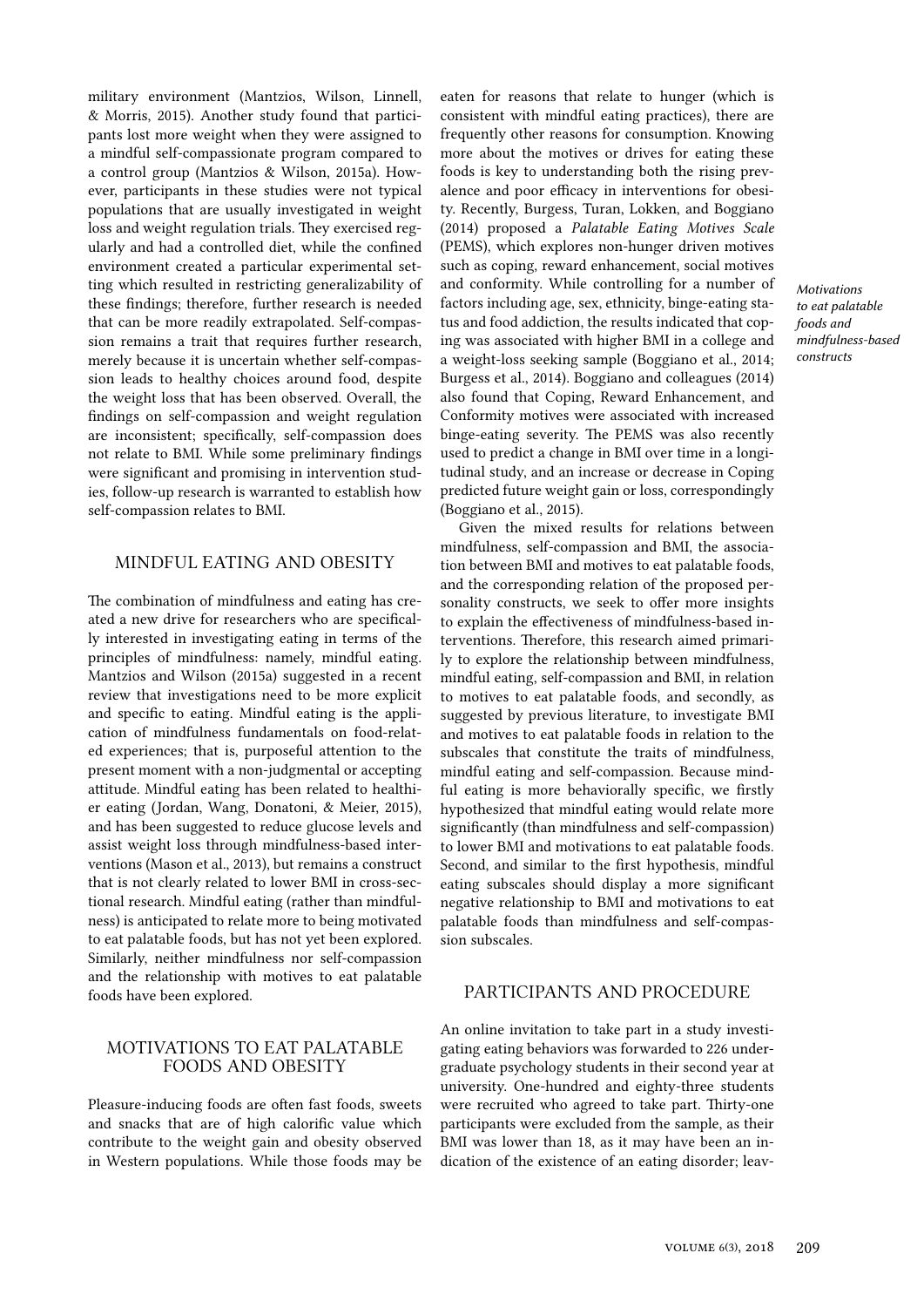ing a sample of 152 undergraduate students. Participants ( $M_{\text{age}} = 24.40$ ,  $SD = 9.70$ ,  $M_{\text{BMI}} = 24.70$ ,  $SD = 5.40$ , 134 females) were recruited on a voluntary basis and did not participate for any course credits or financial reward. Following the National Health Service consensus on ethnic background, this sample consisted of 51.90% British White, 32.30% British Asian (14.80% Pakistani, 14.80% Indian, and 2.70% Bangladeshi British), 6.00% Mixed, 2.70% Black British, and 4.40% Other ethnic background (i.e., 2.20% Chinese and 2.20% Arab). Twelve percent of participants disclosed that they were currently smoking, and 52.00% indicated that they were currently exercising.

*Participant information form.* Participants' age, gender, ethnicity, socio-economic status, smoking and exercise status, including frequency, were recorded. Participants were also asked to report height and weight, by using the height recorded on their official identification (i.e., national identity card, passport, or driver's license) and to weigh themselves without any excess clothing and barefoot. BMI was calculated with the formula: weight in kg/height in m<sup>2</sup>. Questions regarding medication, health status, and eating disorders were also asked to serve for exclusion purposes.

*Self-Compassion Scale* (*SCS*; Neff, 2003). The scale calculates the qualities of the self-compassion construct. Responses range from 1 (almost never) to 5 (almost always). Sample items are "When I'm feeling down I tend to obsess and fixate on everything that's wrong" (i.e., over-identification) and "I try to be understanding and patient toward aspects of my personality I don't like" (i.e., self-kindness). It is a 26 item scale (with overall scores ranging from 26 to 130) and it is composed of six subscales: self-kindness ( $\alpha$  = .89), self-judgment ( $\alpha$  = .84), common humanity ( $\alpha$  = .89), isolation ( $\alpha$  = .83), mindfulness ( $\alpha$  = .84), and over-identification ( $\alpha$  = .80). The present study produced an  $\alpha$  of .95 for the original self-compassion scale, and the  $\alpha$  for the subscales are represented within the parentheses in the previous sentence.

*Five Facet Mindfulness Questionnaire – Short Form* (*FFMQ-SF*; Bolhmeijer, Klooster, Fledderus, Veehof, & Baer, 2011). The FFMQ-SF is a 24-item questionnaire measuring five main characteristics of mindfulness. All items are scored on a 5-point Likert-type scale ranging from 1 (*never or rarely true*) to 5 (*very often or always true*). Sample items are "I watch my feelings without getting carried away by them" and "I find it difficult to stay focused on what's happening in the present moment", and higher scores indicate higher levels of mindfulness. The questionnaire is based on the original 39-item version (FFMQ; Baer, Smith, Hopkins, Krietemeyer, & Toney, 2006). The five measured facets produced the following  $\alpha$  values: observing  $\alpha$  = .67, describing  $\alpha$  = .83, acting with awareness  $\alpha$  = .80, non-judging  $\alpha$  = .70 and non-reactivity  $\alpha$  = .75. The present study produced an  $\alpha$  of .78 for the overall score.

*Mindful Eating Scale* (*MES*; Hulbert-Williams, Nicholls, Joy, & Hulbert-Williams, 2014). The MES is a 28-item scale, with a Likert scale ranging from 1 (*never*) to 4 (*usually*). Higher scores represent higher mindful eating. Sample items are "When I feel anxious, I find myself eating" and "I stay aware of my food whilst I'm eating". Five subscales were indicated by the developers of the scale following a factorial analysis: Acceptance ( $\alpha$  = .88), Awareness ( $\alpha$  = .81), Non-Reactivity (α = .80), Routine (α = .76), Distractibility ( $\alpha$  = .88), and Unstructured ( $\alpha$  = .75). The present study produced an overall  $\alpha$  of .83 for the total score.

*The Palatable Eating Motives Scale* (*PEMS*; Boggiano et al., 2014). The PEMS is a 19-item Likert-like five-choice frequency response scale scored 1 (*never/ almost never*) to 5 (*always/almost always*). The instructions ask how often tasty foods or drinks are consumed "for the following reasons", followed by the 19 reasons (items). The instructions provide examples of what is meant by "tasty foods" in categories that include various examples of sweets, salty snacks, fast food, fatty foods, and sugary drinks (Burgess et al., 2014). The PEMS evaluates 4 categories of motives: Coping, Reward Enhancement, Social, and Conformity. Coping motives include consuming these foods/drinks in an effort to deal with a negative state or situation (e.g., to forget about worries). Reward Enhancement motives relate to consuming these foods/drinks to enhance positive states or situations or for their inherently rewarding properties, e.g., "because it is fun". Social motives pertain to eating these foods/drinks to be more sociable or enhance enjoyment of gatherings, e.g., "to enjoy a party". Conformity motives pertain to eating these foods/drinks because of pressures by others to do so, e.g., "to fit in". Scores for each motive are calculated from the mean of the response values for items comprising each motive. Note that the first publication of the PEMS (Burgess et al., 2014) used the sum of response values rather than the mean but the mean is now the standard scoring method (Boggiano et al., 2014). A total PEMS score is obtained by summing the mean scores of each motive. In the present administration of the PEMS, individual motives had good internal reliability with Cronbach's α of .92, and an  $\alpha$  of .90 for Coping, an  $\alpha$  of .88 for Reward Enhancement, an  $\alpha$  of .86 for Social, and an  $\alpha$  of .86 for Conformity.

### *Procedure and design*

Potential participants responded to an advertisement of various online invitations at a University in the West Midlands of the United Kingdom. Participants were able to click on a link, which directed them to a participant information form, a consent form, and

Michail Mantzios, Helen Egan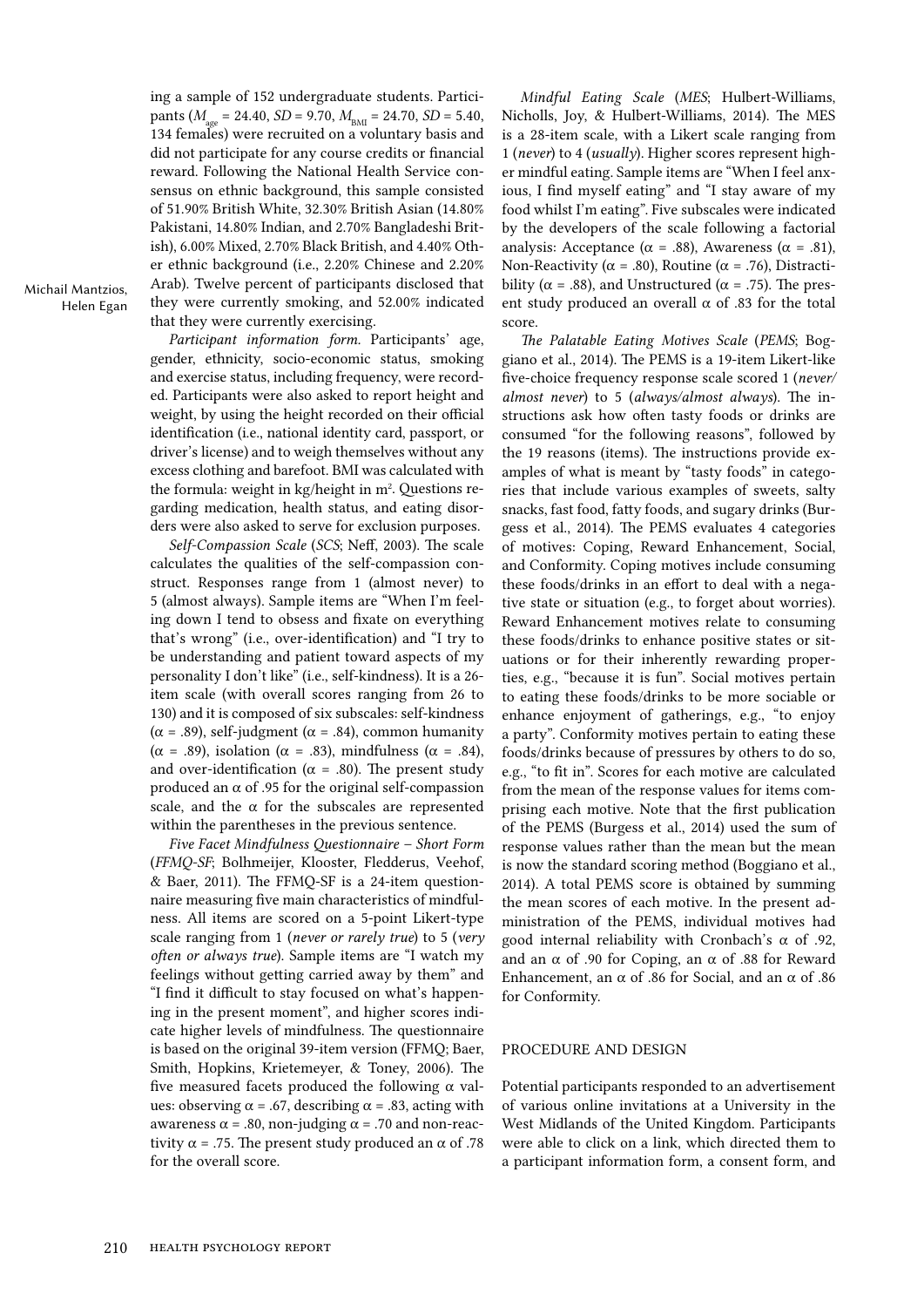was followed by the questionnaires and the demographic information page. Participants were aware that the research related to eating behaviors, but were blind to the mindfulness-based components of the questionnaire until they reached the debriefing page. At the end of the study participants were directed to a debriefing form, which allowed them to learn more around the current investigation, and gave the opportunity to participants to record an arbitrary number to withdraw at a later stage and retain anonymity. Ethical approval was granted by the Ethical Committee based within the university and care was taken that it strictly adhered to ethical guidelines set by the British Psychological Society.

The data were analyzed through inferential statistics and correlations, and the potential of mindfulness, mindful eating and self-compassion having a moderating/mediating role in the relationship between motives to eat palatable foods and BMI was explored.

## *Ethical standards*

The study was approved by the Ethical Review Board of Birmingham City University, and was in accordance with the ethical standards of the institutional and/or national research committee, and with the 1964 Helsinki Declaration and its later amendments. Informed written consent was obtained prior to the experiment. This article does not contain any studies with animals.

## *Results*

Inter-correlations between mindfulness, mindful eating, self-compassion, motives to eat palatable foods and BMI are presented in Table 1. The findings suggest that there is a significant positive relationship between BMI and motivations to eat palatable foods, while significant negative relationships were

observed between BMI and mindfulness (*p* = .050), mindful eating and self-compassion ( $p < .001$ ). Motivations to eat palatable foods displayed a significant negative relationship to mindfulness mindful eating and self-compassion.

Inter-correlations between mindfulness, mindful eating, self-compassion, and motives to eat palatable foods subscales, as well as BMI, are presented in Table 2. BMI displayed a significant negative relationship with the acceptance, non-reactivity, distractibility and unstructured eating subscales of the mindful eating questionnaire, as well as the acting with awareness and describing subscales of the mindfulness scale. These subscales (apart from describing) appear to negatively associate with all motives to eat palatable foods. However, the BMI related positively only to the coping and conformity subscales of the motives to eat palatable foods scale. Apart from the awareness, routine, and observing subscales, the rest inversely relate to the coping subscale of the motives to eat palatable foods.

Inter-correlations between self-compassion, motives to eat palatable foods subscales, and BMI are presented in Table 3. The only subscale that relates to BMI was mindfulness. Interestingly, enhancement appears to relate to the negative aspects of self-compassion (i.e., self-judgment, isolation, and over-identification), while coping related to all subscales. Over-identification (i.e., the opposite of mindfulness) was the only self-compassionate subscale that related to all motives to eat palatable foods. Note that multiple regressions were not performed due to collinearity between the predictor variables.

### *Discussion*

To our knowledge, this is the first investigation to explore mindful eating, mindfulness and self-compassion with motives to eat palatable foods. The aim of this research was two-fold: (a) to investigate the association between mindful eating, mindfulness and

Table 1

|            |           |           | 3        | 4        | M     | SD    |
|------------|-----------|-----------|----------|----------|-------|-------|
| $(1)$ BMI  |           |           |          |          | 24.75 | 5.36  |
| $(2)$ PEMS | $.16*$    |           |          |          | 55.09 | 16.06 |
| $(3)$ MES  | $-.41***$ | $-.47***$ |          |          | 75.94 | 12.21 |
| $(4)$ SCS  | $-.19*$   | $-.29**$  | $.42***$ |          | 82.68 | 10.15 |
| $(5)$ FFMQ | $-.18*$   | $-.29***$ | $.40**$  | $.56***$ | 73.13 | 12.79 |

*Means, standard deviations, and bivariate correlations between mindfulness, mindful eating, self-compassion, motives to eat palatable foods and BMI* 

*Note.* PEMS – *Palatable Eating Motives Scale*; BMI – body mass index; SCS – *Self-Compassion Scale*; FFMQ – *Five-Facet Mindfulness Questionnaire*; MES – *Mindful Eating Scale*.

 $*^*p$  < .01.  $*p$  < .05.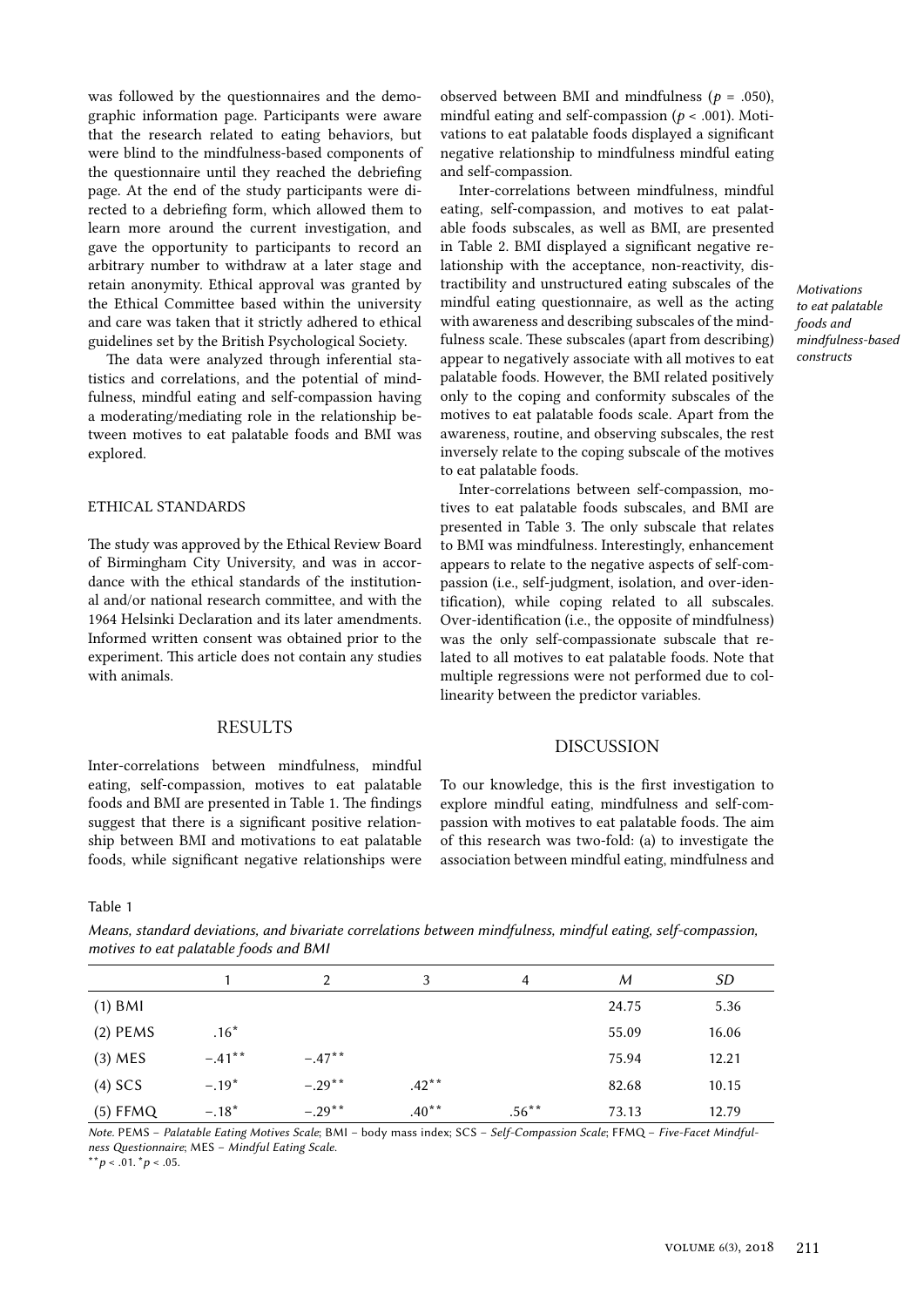|             | $\overline{\phantom{0}}$ | $\sim$           | 3              | 4              | 5              | $\circ$  | $\overline{ }$  | $\infty$ | $\sigma$       | $\overline{1}$  | $\overline{1}$ | $\overline{c}$  | 13       | $\overline{1}$ | S      | Σ     |
|-------------|--------------------------|------------------|----------------|----------------|----------------|----------|-----------------|----------|----------------|-----------------|----------------|-----------------|----------|----------------|--------|-------|
| $(1)$ BMI   |                          |                  |                |                |                |          |                 |          |                |                 |                |                 |          |                |        | 24.75 |
| $(2) P-S$   | $\overline{0}$           |                  |                |                |                |          |                 |          |                |                 |                |                 |          |                |        | 15.91 |
| $(3)$ P-Cp  | $.28***$                 | $.30**$          |                |                |                |          |                 |          |                |                 |                |                 |          |                |        | 11.70 |
| $(-1 - 4)$  | 07                       | $.65**$          | $.52**$        |                |                |          |                 |          |                |                 |                |                 |          |                |        | 15.05 |
| $(5)$ P-Cn  | $.17*$                   | $.58***$         | $.39**$        | $.39***$       |                |          |                 |          |                |                 |                |                 |          |                |        | 10.45 |
| $(6)$ ME-Ac | $-.36**$                 | $-.27**$         | $-42**$        | $-.26**$       | $-.32**$       |          |                 |          |                |                 |                |                 |          |                |        | 13.35 |
| $(7)$ ME-Aw | $-0.8$                   | $\overline{0}$ . | F <sub>1</sub> | $\overline{0}$ | $-0.8$         | 06       |                 |          |                |                 |                |                 |          |                |        | 16.14 |
| $(8)$ ME-NR | $-.27**$                 | $-.20*$          | $-.28**$       | $-19*$         | $-.27**$       | $.29***$ | $-.02$          |          |                |                 |                |                 |          |                |        | 13.74 |
| $(9)$ ME-R  | F                        | $-0.7$           | $-0.3$         | $\frac{1}{1}$  | $-.20*$        | .08      | $-0.1$          | $.42**$  |                |                 |                |                 |          |                |        | 12.42 |
| $(10)$ ME-D | $-.26**$                 | $-22^{**}$       | $-.42**$       | $-.32**$       | $-.31**$       | $.29**$  | $.39***$        | $28**$   | 00             |                 |                |                 |          |                |        | 12.06 |
| $(11)$ ME-U | $-.24**$                 | $-14$            | $-.40**$       | $-.26**$       | $-0.06$        | $.27**$  | $\overline{13}$ | $20*$    | $-0.9$         | $.45**$         |                |                 |          |                |        | 8.22  |
| $(12) F-O$  | .09                      | $\cdot$ 13       | 0 <sub>5</sub> | .09            | $\frac{12}{1}$ | $-18*$   | $.16*$          | $-0.4$   | 07             | $-0.06$         | $\overline{0}$ |                 |          |                |        | 14.09 |
| $(13) F-AA$ | $-21$ <sup>*</sup>       | $-.34**$         | $-.23**$       | $-18*$         | $-.38**$       | $.32**$  | $.24***$        | $27**$   | $\ddot{\circ}$ | $45**$          | $25**$         | 02              |          |                |        | 15.14 |
| $(14) F-N$  | $-14$                    | $-0.8$           | $-.31**$       | $-15$          | $-13$          | $20*$    | $\cdot$ 15      | 04       | $-15$          | $21*$           | $.28**$        | $-0.4$          | $.31**$  |                |        | 13.57 |
| $(15)$ F-NR | $-16$                    | $\overline{a}$   | $-.31***$      | $-10$          | $-0.1$         | $.24***$ | .09             | $.19*$   | $-10$          | $\overline{14}$ | $\cdot$ 13     | 06              | $.27**$  | $20*$          |        | 14.25 |
| $(16) F-D$  | $-.24**$                 | $-0.09$          | $-.25**$       | $-12$          | $-16$          | $.33***$ | $.25***$        | $.17*$   | $-0.05$        | $.23**$         | $.16*$         | $\overline{14}$ | $.41***$ | $.23**$        | $39**$ | 15.97 |

Michail Mantzios, Helen Egan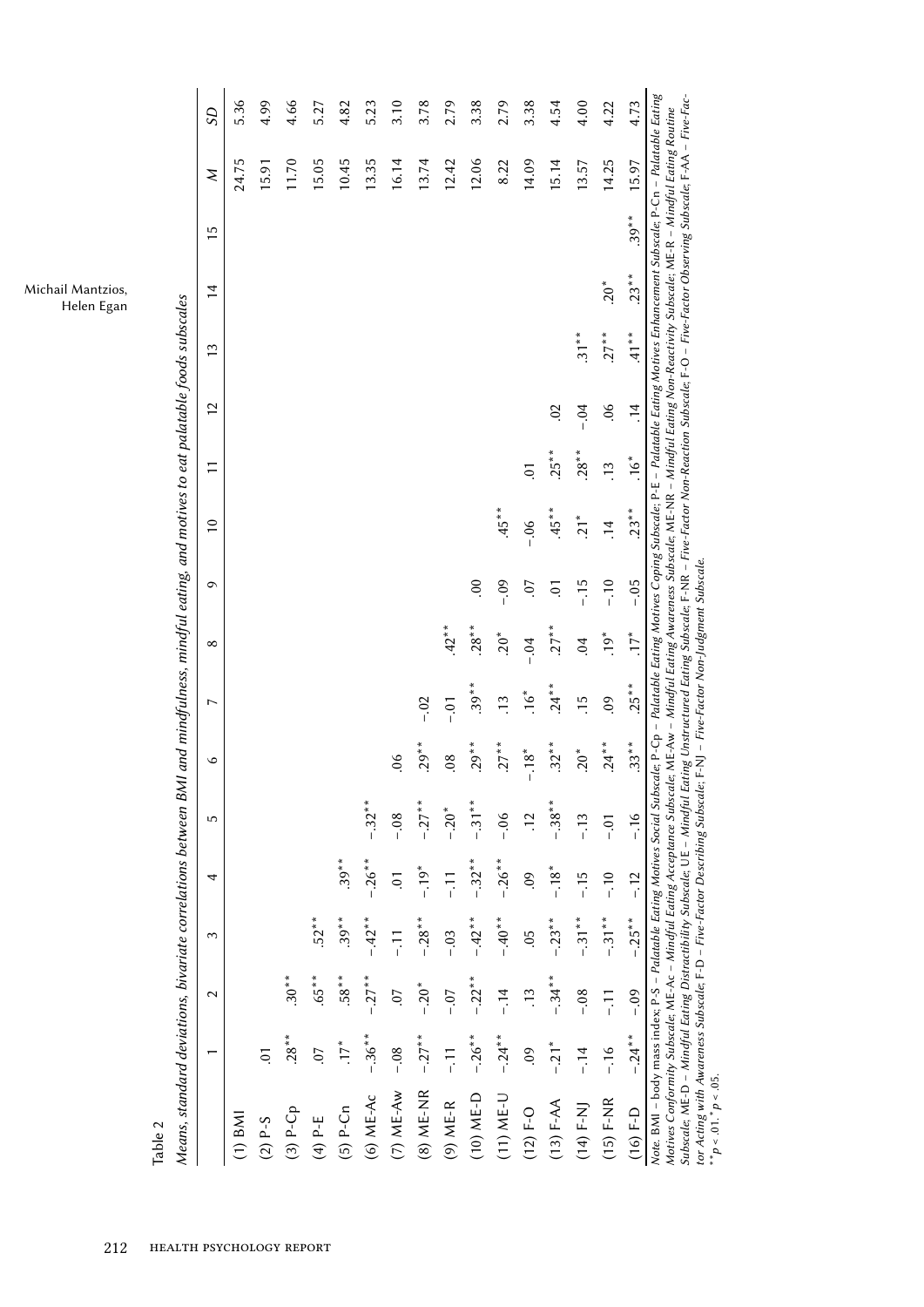Table 3

|                                                                                                | $\mathbf{1}$ | 2                                                                      | $3^{\circ}$                                       | 4 | $5^{\circ}$ | - 6 | 7 | 8 | 9 | 10 | M     | SD   |
|------------------------------------------------------------------------------------------------|--------------|------------------------------------------------------------------------|---------------------------------------------------|---|-------------|-----|---|---|---|----|-------|------|
| $(1)$ BMI                                                                                      |              |                                                                        |                                                   |   |             |     |   |   |   |    | 24.75 | 5.36 |
| $(2)$ P-S .01                                                                                  |              |                                                                        |                                                   |   |             |     |   |   |   |    | 15.91 | 4.99 |
| $(3)$ P-Cp .28 <sup>**</sup>                                                                   |              | $.30***$                                                               |                                                   |   |             |     |   |   |   |    | 11.70 | 4.66 |
| $(4)$ P-E .07                                                                                  |              | $.65***$                                                               | $.52***$                                          |   |             |     |   |   |   |    | 15.05 | 5.27 |
| $(5)$ P-Cn $.17^*$                                                                             |              |                                                                        | $.58^{**}$ $.39^{**}$ $.39^{**}$                  |   |             |     |   |   |   |    | 10.45 | 4.82 |
| $(6)$ SK $-.15$                                                                                |              |                                                                        | $.04$ $-.27***$ $-.03$ $-.05$                     |   |             |     |   |   |   |    | 14.02 | 5.04 |
| $(7)$ SJ .14                                                                                   |              |                                                                        | $.14$ $.46^{**}$ $.26^{**}$ $.19^{*}$ $-.65^{**}$ |   |             |     |   |   |   |    | 12.96 | 4.91 |
| $(8)$ CH                                                                                       | $-.16$       | $-.04$ $-.30^{**}$ $-.14$ $-.06$ $.70^{**}$ $-.49^{**}$                |                                                   |   |             |     |   |   |   |    | 12.34 | 4.36 |
| (9)1                                                                                           | .11          | $.20^*$ $.40^{**}$ $.27^{**}$ $.14$ $-.51^{**}$ $.72^{**}$ $-.49^{**}$ |                                                   |   |             |     |   |   |   |    | 10.53 | 4.07 |
| (10) M $-.20^*$ $-.05$ $-.34^{**}$ $-.11$ $-.08$ $.76^{**}$ $-.55^{**}$ $.77^{**}$ $-.56^{**}$ |              |                                                                        |                                                   |   |             |     |   |   |   |    | 12.50 | 3.85 |
| (11) Ol .14 .22** .52** .36** .23** -.53** .73** -.50** .76** -.62**                           |              |                                                                        |                                                   |   |             |     |   |   |   |    | 10.14 | 3.93 |

*Means, standard deviations, bivariate correlations between BMI, self-compassion, and motives to eat palatable foods subscales* 

*Motivations to eat palatable foods and mindfulness-based constructs*

*Note.* BMI – body mass index; P-S – *Palatable Eating Motives Social Subscale*; P-Cp – *Palatable Eating Motives Coping Subscale*; P-E – *Palatable Eating Motives Enhancement Subscale*; P-Cn – *Palatable Eating Motives Conformity Subscale*; SK – *Self-Kindness Subscale*; SJ – *Self-Judgment Subscale*; CH – *Common Humanity Subscale*; I – *Isolation Subscale*; M – *Mindfulness Subscale*; OI – *Over-Identification Subscale*.

 $*^*p$  < .01.  $*p$  < .05.

self-compassion with BMI and motives to eat palatable foods, and (b) to investigate BMI and motives to eat palatable foods in relation to the subscales of the mindfulness, mindful eating, and self-compassion scales. The findings initially suggested that there was a significant positive relationship between BMI and motivations to eat palatable foods, which is comparable with previous findings (Boggiano et al., 2014; Burgess et al., 2014). As expected, significant negative relationships were observed between BMI and mindfulness, as well as self-compassion, with an even stronger relationship with mindful eating. Motivations to eat palatable foods displayed a significant negative relationship with mindfulness and mindful eating and self-compassion, again, with mindful eating being the most significant. The results support prior research that identified that mindfulness, self-compassion and mindful eating relate to lower BMI and healthier eating (Camilleri et al., 2015; Taylor, Daiss, & Krietsch, 2015), and correspond to the suggestions made of more eating related constructs to be used in eating and weight regulation research (see Mantzios & Wilson, 2015a). The results were further scrutinized by considering the subscales of all scales.

BMI displayed a significant negative relationship with the *acceptance*, *non-reactivity*, *distractibility* and *unstructured* eating subscales of the mindful eating questionnaire, as well as the *acting with awareness* and the *describe* subscales of the mindfulness scale. Apart from the *describing* subscale, the aforementioned subscales related negatively with all motives

to eat palatable foods. However, BMI related positively only to the *coping* and *conformity* subscales of the motives to eat palatable foods scale, which is consistent with past research which explored female participants (Boggiano, 2016). Furthermore, apart from awareness, routine, and the observing subscales, the remaining mindfulness subscales inversely related to the *coping* subscale of the motives to eat palatable foods. In regards to self-compassion, the only subscale that related to BMI was *mindfulness*. Interestingly, *enhancement* appeared to relate positively to *self-judgment*, *isolation*, and *over-identification*, while *coping* related to all subscales. These findings related to self-compassion are in agreement with theories of self-compassion. Enhancement was identified as a motive that positively related to self-judgment, isolation and over-identification and is consistent with the notion of being 'strict with oneself' to achieve a goal, which is fundamentally different to the principles of self-compassion (Neff, 2011). Self-compassion is an element of acceptance and tolerance of suffering, and all self-compassionate subscales should logically relate to the *coping* subscale of the motivations to eat palatable foods. The *enhancement* subscale of the motivations to eat palatable foods should relate to the negative aspects more strongly, as enhancement is indeed more aligned to a self-judgmental and self-critical attitude. *Over-identification* (i.e., the opposite of mindfulness) was the only subscale within self-compassion that related positively to all motives to eat palatable foods. In other words, the lack of mindfulness at times of suffering appears to relate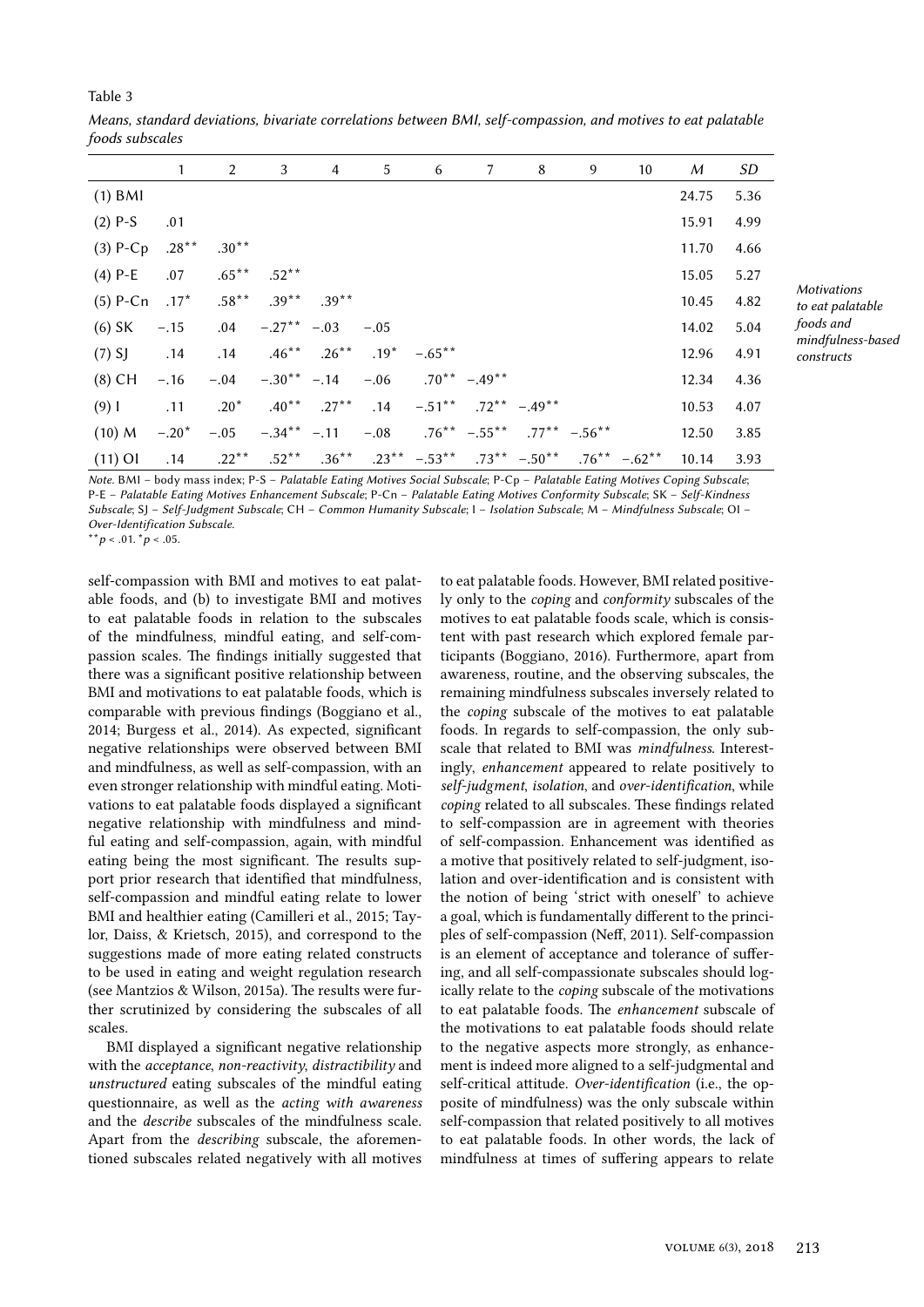to any motives to eat that are not related to internal cues and hunger.

Overall, the findings suggest that mindfulness, self-compassion and mindful eating are beneficial in reducing motivation to eat palatable foods. While motives to eat palatable foods suggest an intriguing and new element for future research, particularly in association with mindfulness practices, they also suggest the potential to tackle motives that influence weight regulation. This is evident not only through the negative associations of all mindfulness, mindful eating and self-compassion scales, but also by the association with the sub-scales.

Michail Mantzios, Helen Egan

> Future research should explore the implementation of interventions that relate to mindfulness, mindful eating and/or self-compassion practices, and investigate the potential shift in motives. The superiority of the mindful eating scale is consistent with the description of behavior-specific measurements and interventions described in other research (Hilbert et al., 2015; Mantzios & Wilson, 2015a), but may also suggest that the re-orientation towards hunger and satiety as healthier motives may be a method of minimizing all other motives. Therefore, motivations to eat palatable foods suggest another method of evaluation and progression of mindfulness practices for weight management, and directives for further longitudinal and cross-sectional explorations are required.

# *Limitations*

There were several limitations to the present study. First, the analyses were cross-sectional and require further explorations through experimental investigations. Second, the sample consisted of undergraduate students, which is not representative of the population. Follow-up research should firstly explore and replicate the results with community and clinical populations, to enhance our understanding of obesity and weight regulation, and explore how motives may be similar (or different) with clinical and non-clinical populations. This may provide directions for individual and collective mindfulness-based interventions to counter the current and widespread obesity epidemic.

# *Conclusion*

Overall, the findings suggest that the two main motives (i.e., coping and enhancement) that relate positively to greater BMI relate negatively to mindful eating, mindfulness and self-compassion. In the absence of cultures resistant to the obesity epidemic (e.g., Hu, 2005), past inconsistent findings, and the mixed relationships to mindfulness-based constructs and interventions, these findings suggest an additional

interpretation of health and wellbeing in the field of weight regulation and third-wave practices proposed against the obesity epidemic.

# *Acknowledgements*

Special thanks to Helen's children, who are patiently supporting their mom while she is writing and editing manuscripts. Special thanks to the editor and reviewers for their guidance to finalize this manuscript.

Author contributions: MM identified the topic of potential interest and wrote the first draft of the manuscript. HE discussed the topic area before commencing data collection and wrote and edited the manuscript several times with MM before reaching the final version.

#### *References*

- Alberts, H. J., Mulkens, S., Smeets, M., & Thewissen, R. (2010). Coping with food cravings. Investigating the potential of a mindfulness-based intervention. *Appetite, 55*, 160–163.
- Baer, R. A., Smith, G. T., Hopkins, J., Krietemeyer, J., & Toney, L. (2006). Using self-report assessment methods to explore facets of mindfulness. *Assessment, 13*, 27–45.
- Boggiano, M. M. (2016). Palatable Eating Motives Scale in a college population: Distribution of scores and scores associated with greater BMI and binge-eating. *Eating Behaviors, 21*, 95–98.
- Boggiano, M. M., Burgess, E. E., Turan, B., Soleymani, T., Daniel, S., Vinson, L. D., ...Morse, A. (2014). Motives for eating tasty foods associated with binge-eating: Results from a student and a weight loss seeking population. *Appetite, 83*, 160–166.
- Boggiano, M. M., Wenger, L. E., Turan, B., Tatum, M. M., Morgan, P. R., & Sylvester, M. D. (2015). Eating tasty food to cope: Longitudinal association with BMI. *Appetite, 87*, 365–379.
- Bohlmeijer, E., Klooster, T. P. M., Fledderus, M., Veehof, M. M., & Baer, R. (2011). Psychometric properties of the Five Facet Mindfulness Questionnaire in depressed adults and development of a short form. *Assessment, 18*, 308–320.
- Burgess, E. E., Turan, B., Lokken, K. L., Morse, A., & Boggiano, M. M. (2014). Profiling motives behind hedonic eating. Preliminary validation of the Palatable Eating Motives Scale. *Appetite, 72*, 66–72
- Camilleri, G. M., Méjean, C., Bellisle, F., Hercberg, S., & Péneau, S. (2015). Association between Mindfulness and Weight Status in a General Population from the NutriNet-Santé Study*. PloS One, 10*, e0127447. doi: 10.1371/journal.pone.0127447
- Daubenmier, J., Lin, J., Blackburn, E., Hecht, F. M., Kristeller, J., Maninger, N., Kuwata, M., Bacchet-